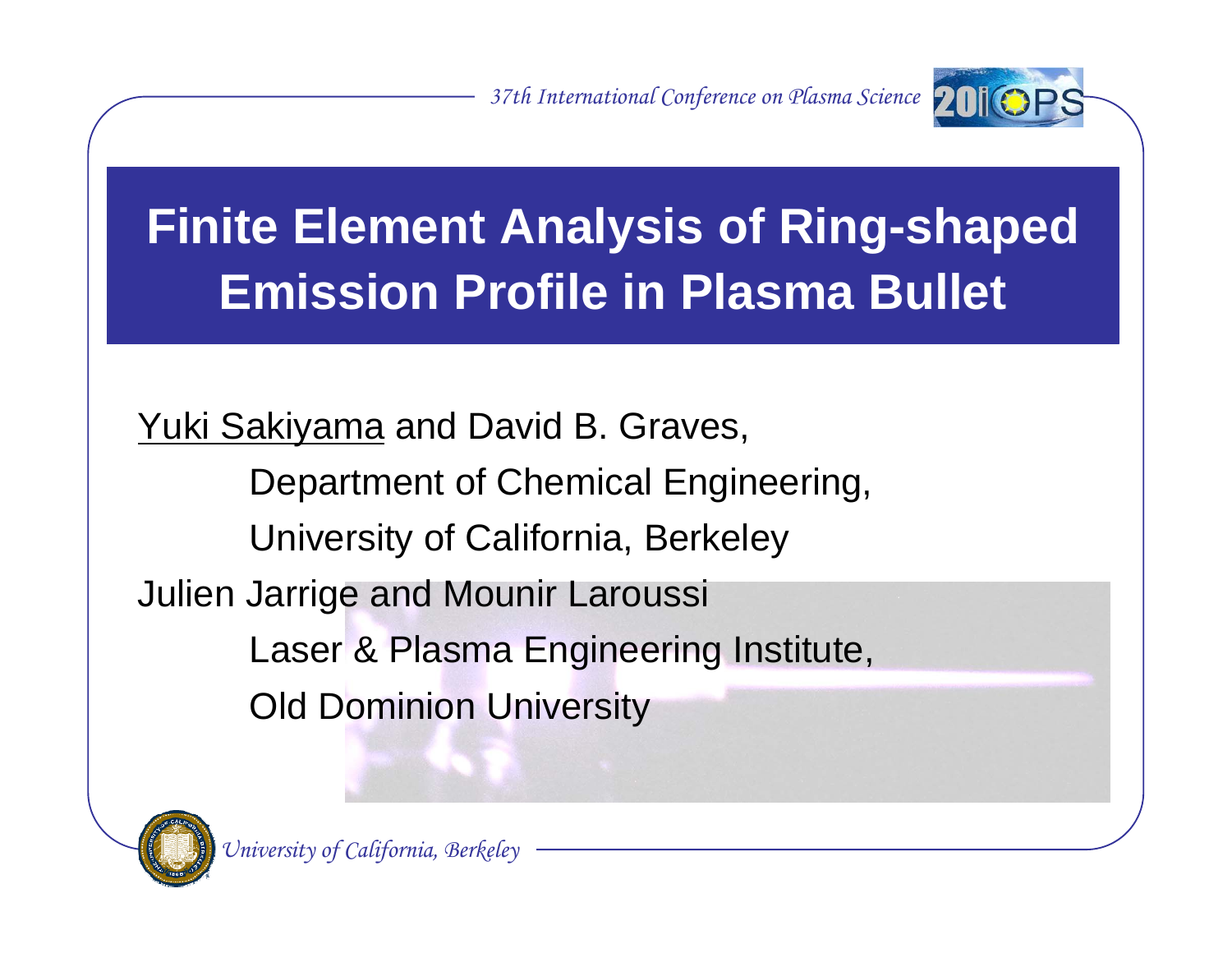# **Introduction**



X.-P. Lu, et al., J. Appl. Phys. **100** (2006) 063302.



#### **Observed ring-shaped emission pattern**



M. Teschke et al, *IEEE Trans. Plasma Sci.* **33** (2005) 310.



N. Merciam-Bourdet et al, J. Phys. D **42** (2009) 055207.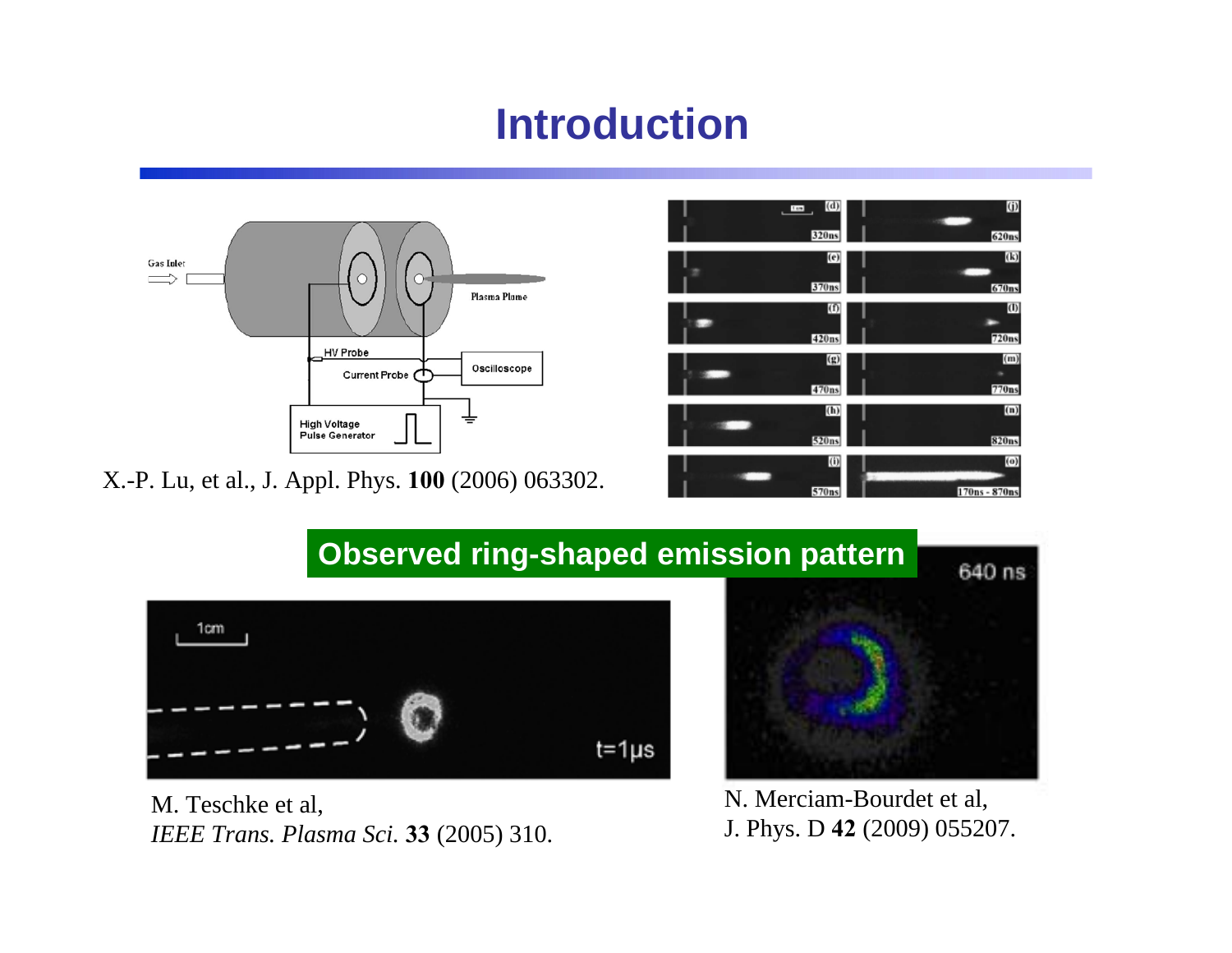#### **Model description: the strategy**

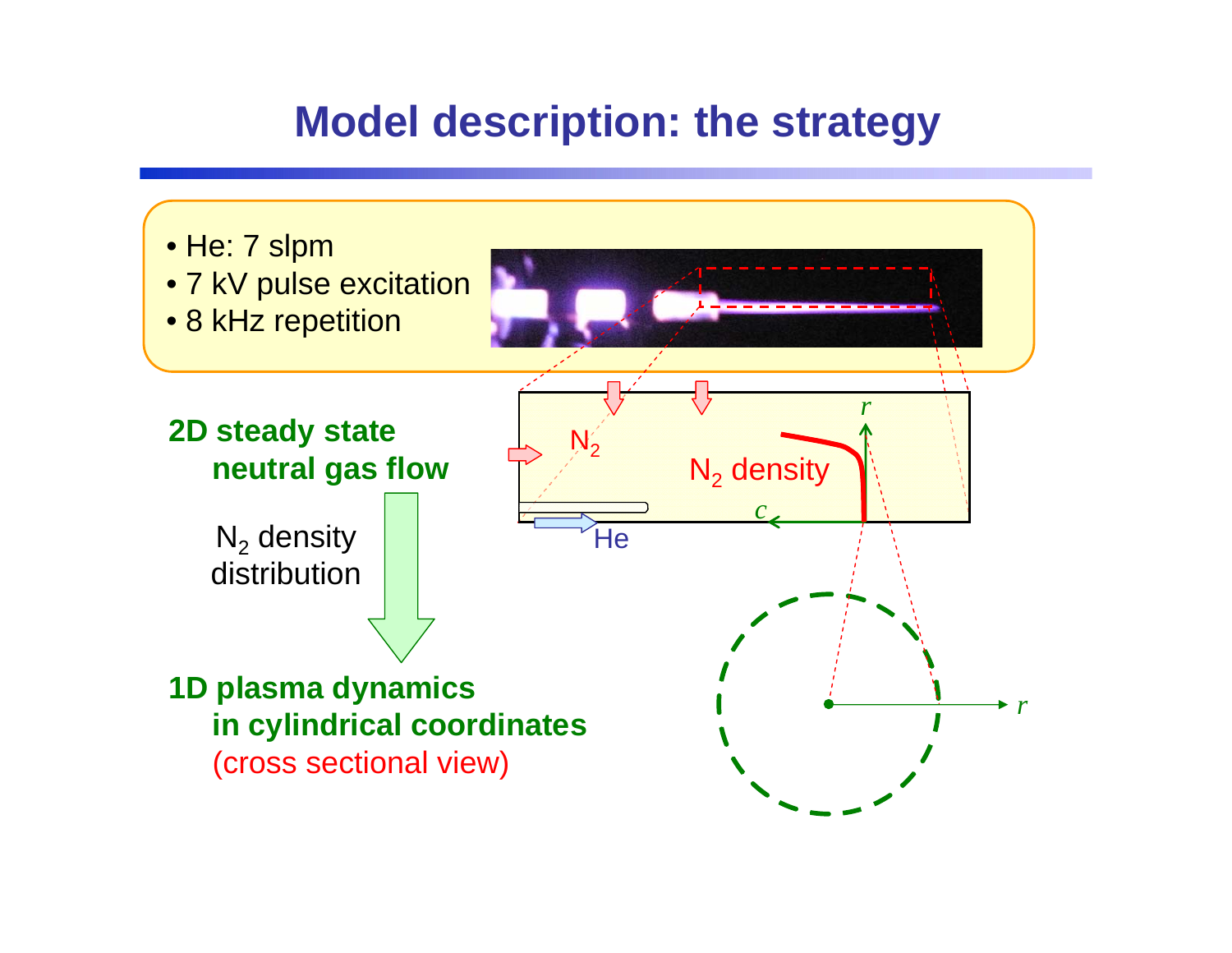#### **Model description: 2-D steady state gas flow**

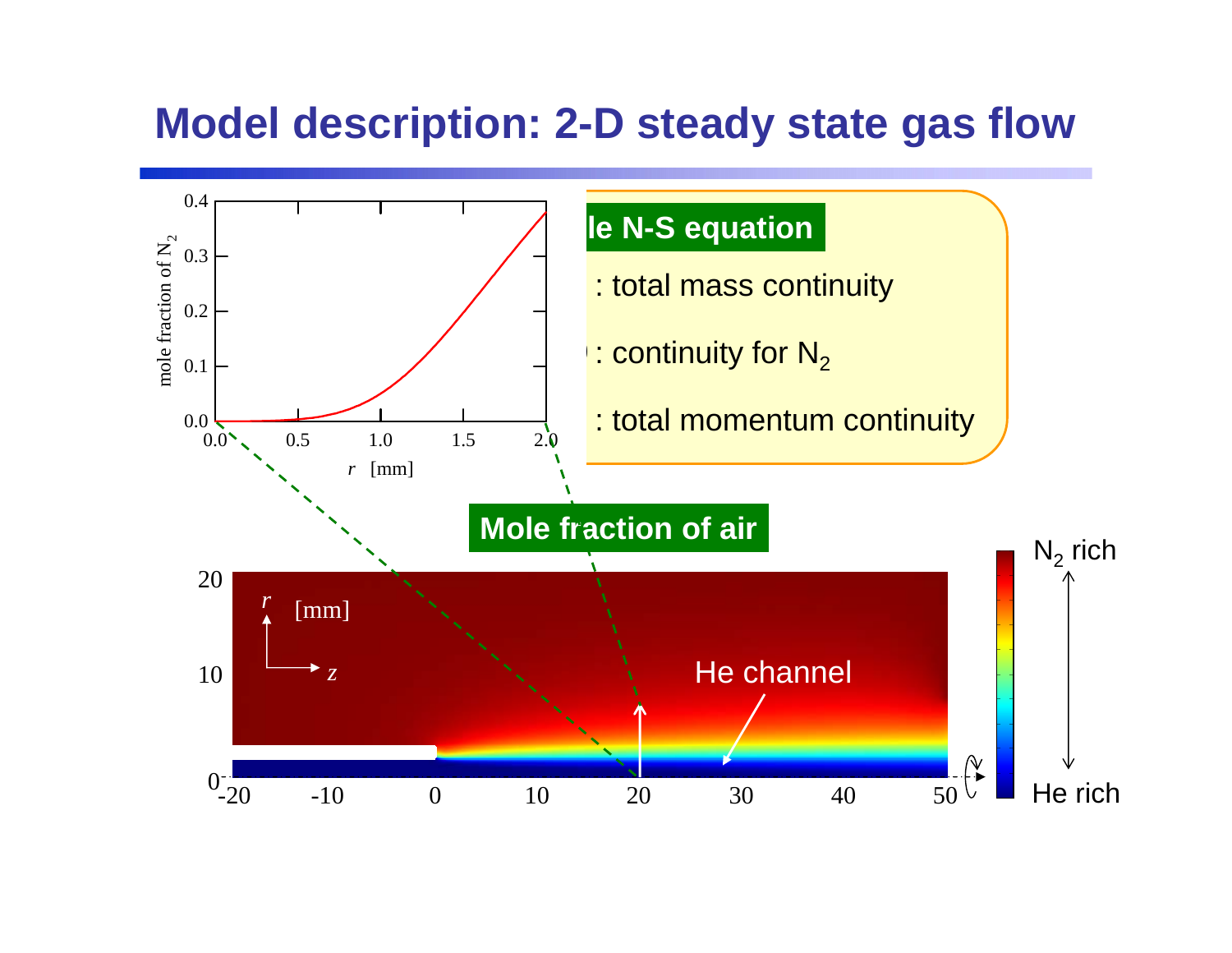# **Model description: 1-D plasma dynamics**



- $\bullet\,$  species: e, He $\rm\check{.},$  He $\rm\check{_2}$ , He $\rm\check{.},$  He $\rm\check{_2}$ +, N $\rm\check{_2}$ \*, N $\rm\check{_2}^+$
- rate coefficients: from local Boltzmann equation (local field and  $\mathsf{N}_2$  concentration)
- pressure: 1 atm
- temperature: 300 K
- solver: COMSOL and Matlab

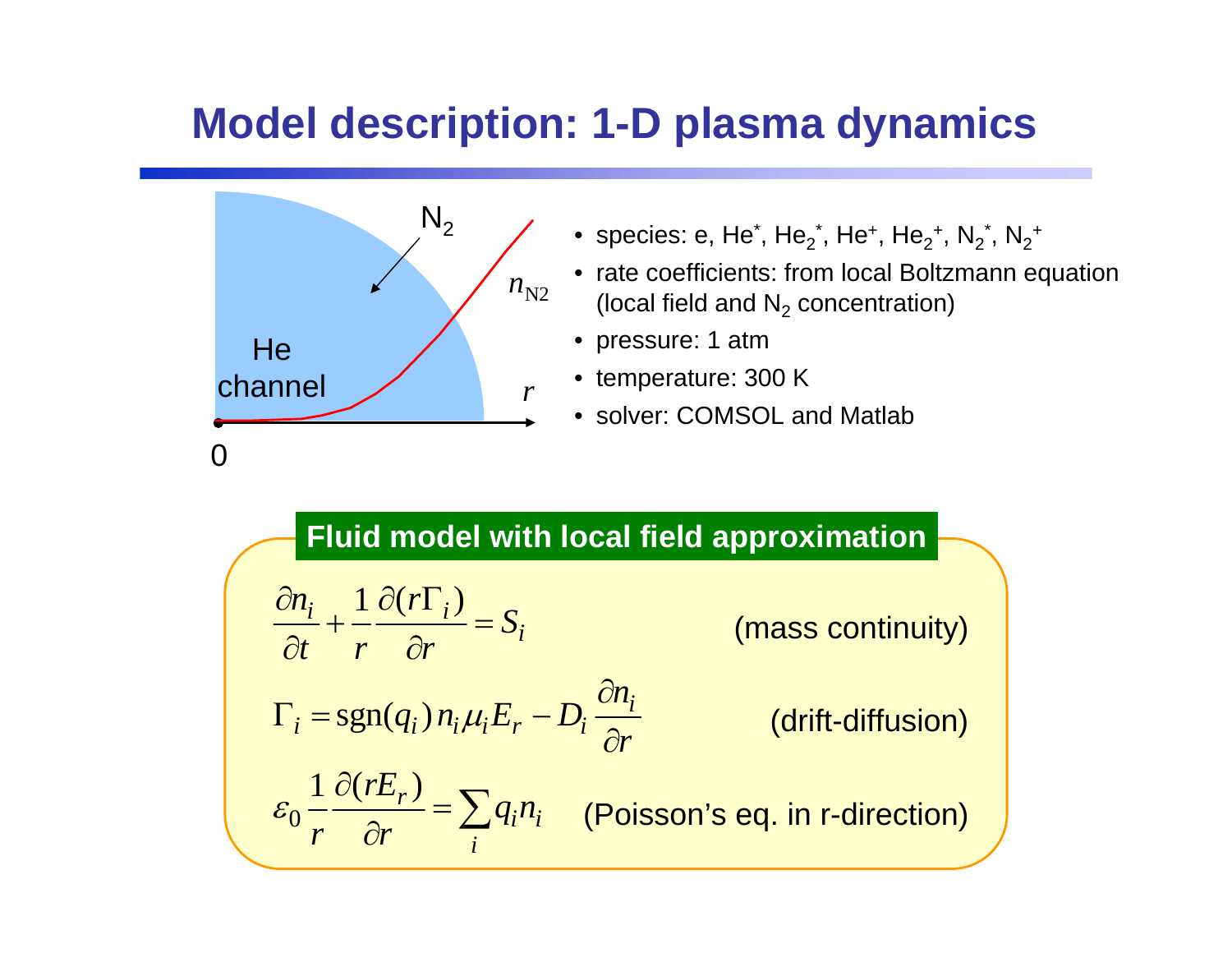# **Model description: 1-D plasma dynamics -2**



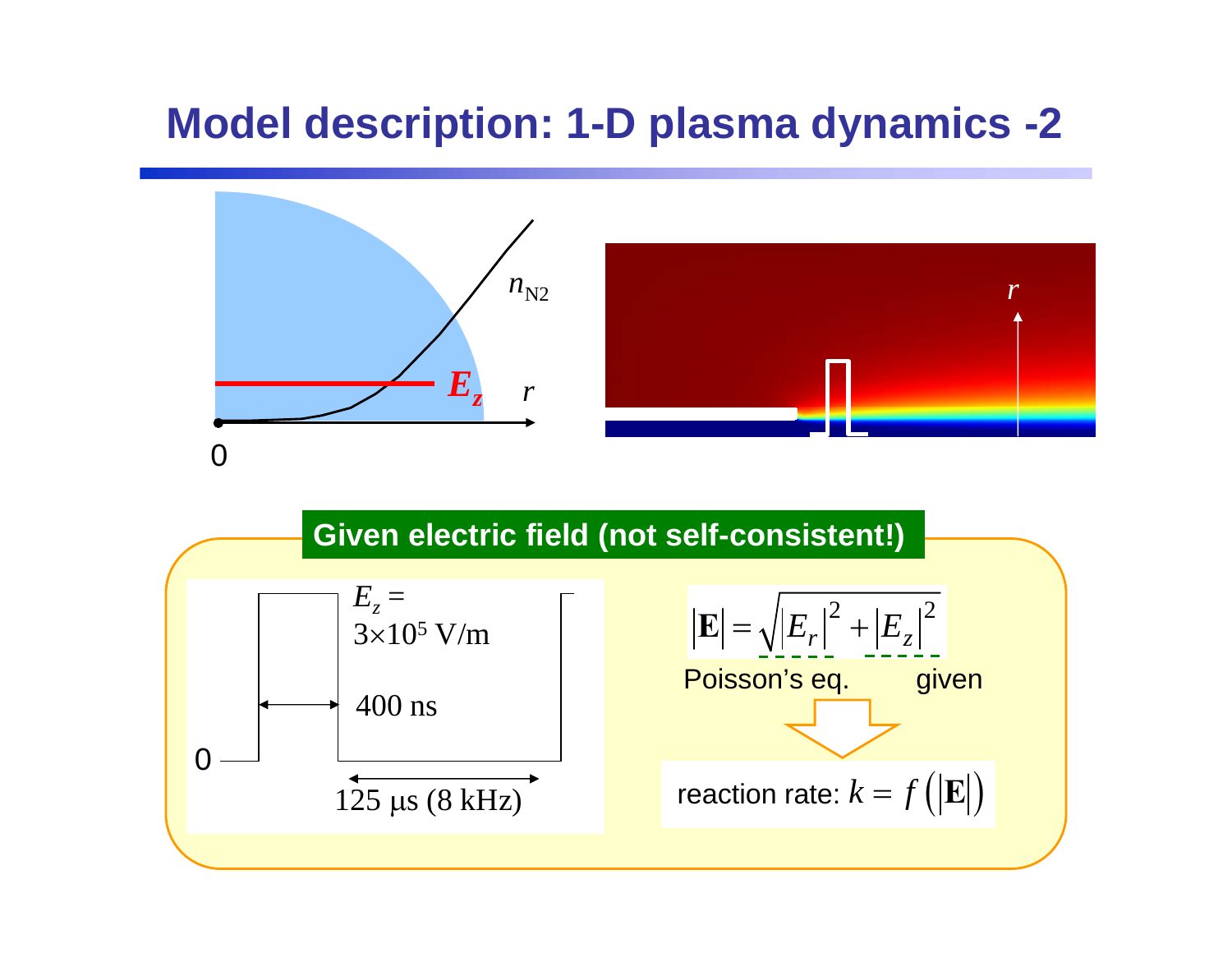### **Results: plasma dynamics (** *z* **= 20 mm)**

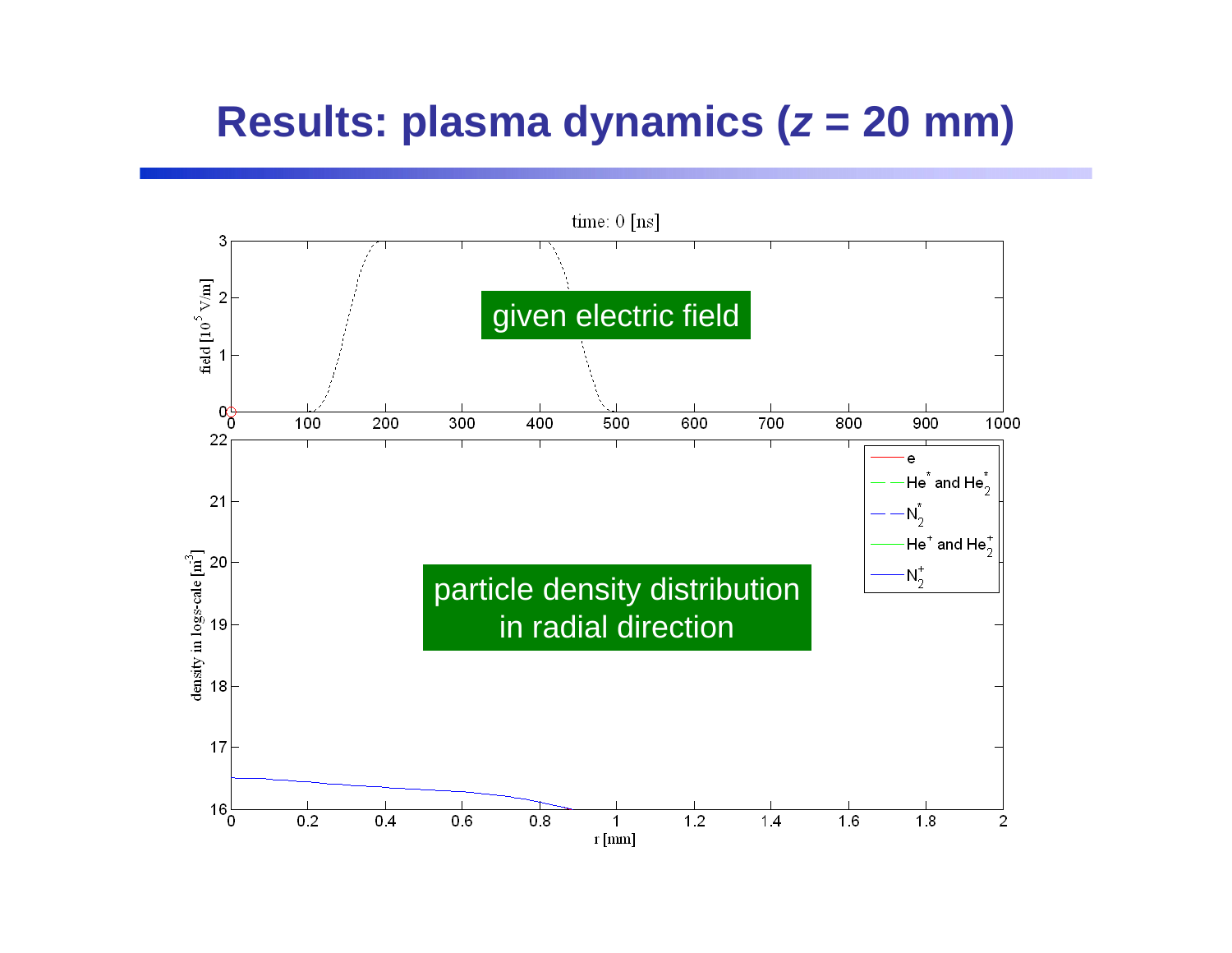#### **Results: plasma dynamics (** *z* **= 20 mm)**

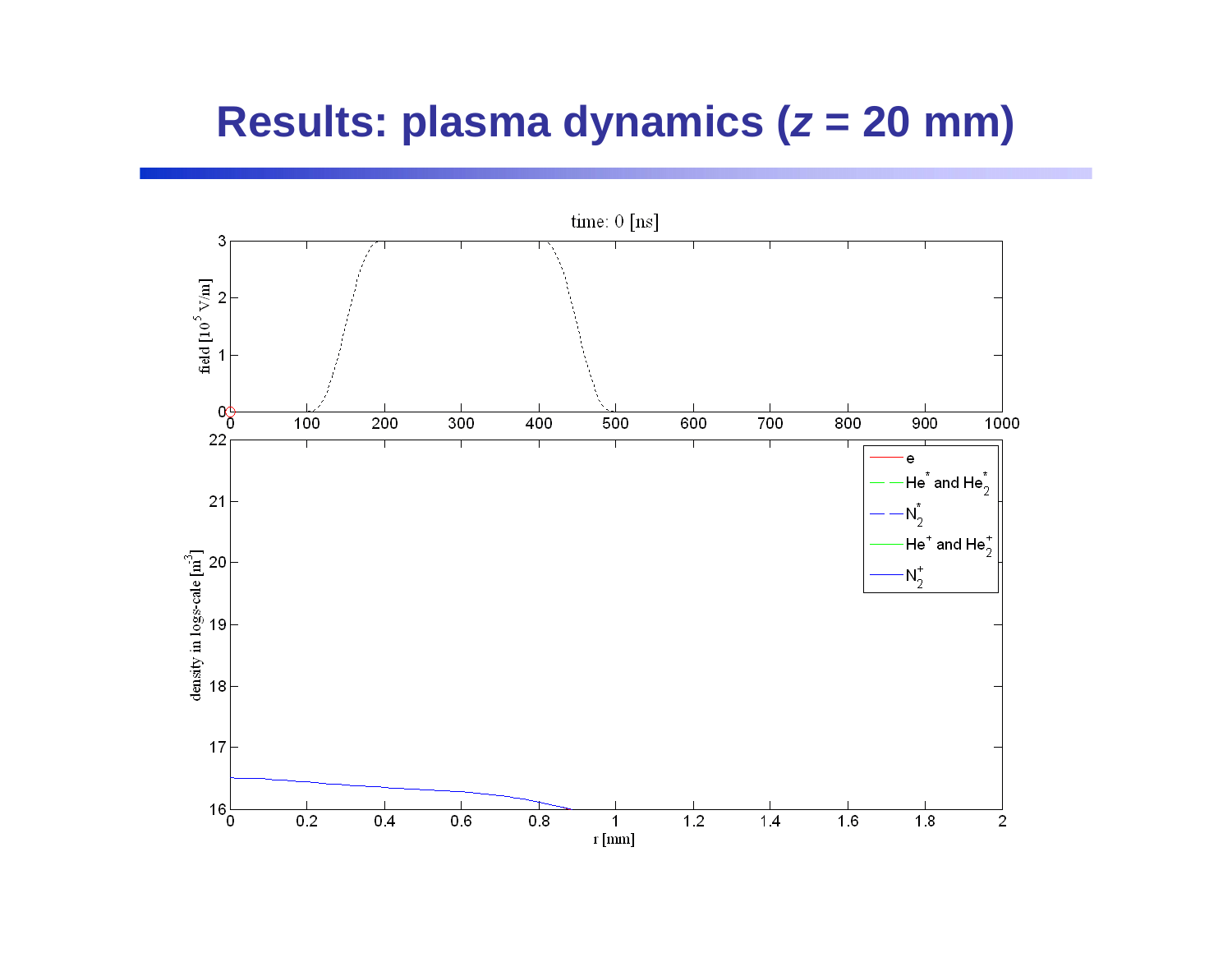#### **Results: ionization mechanisms (***<sup>z</sup>* **= 20 mm)**

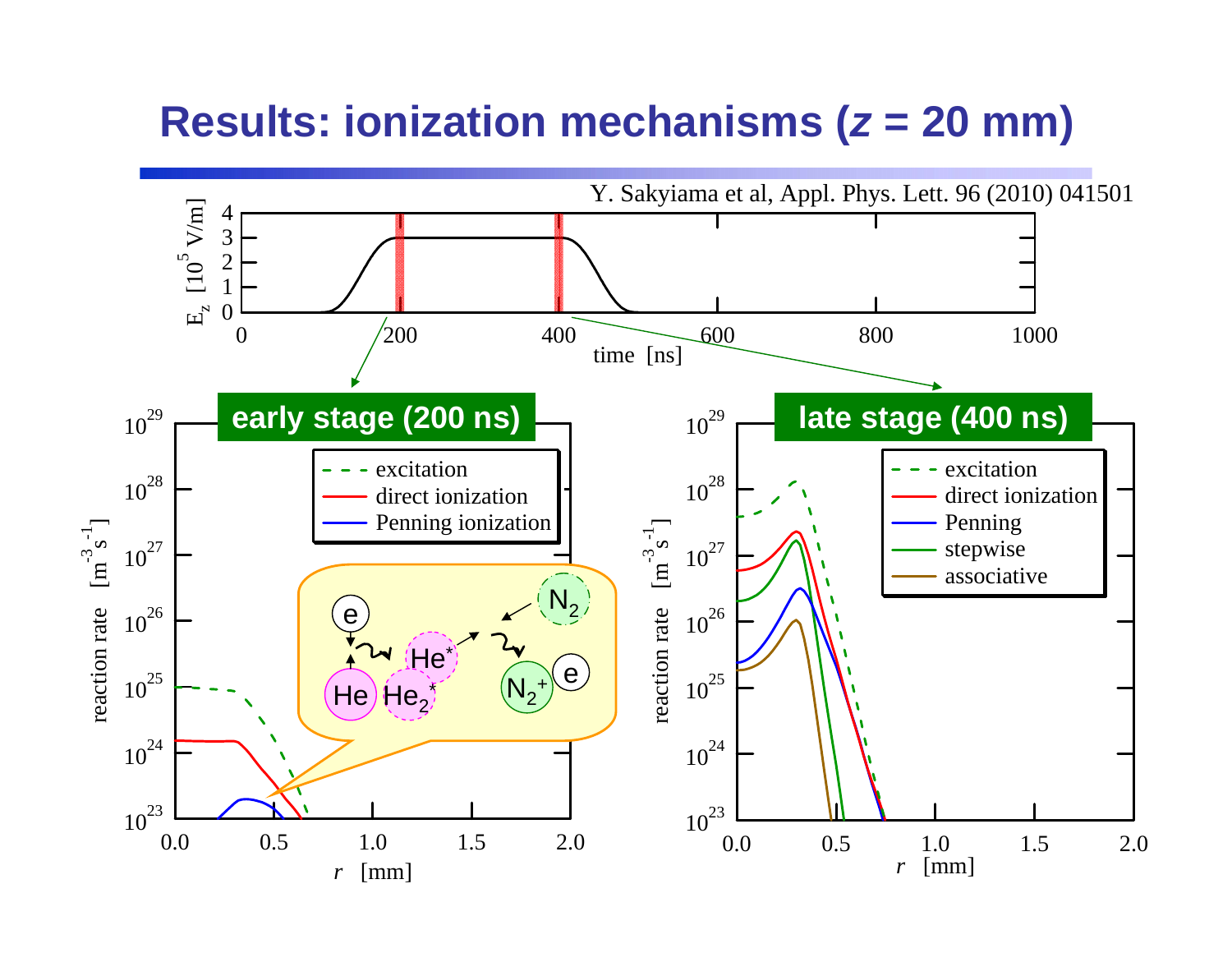### **Experiments: time and spatially-resolved OES**

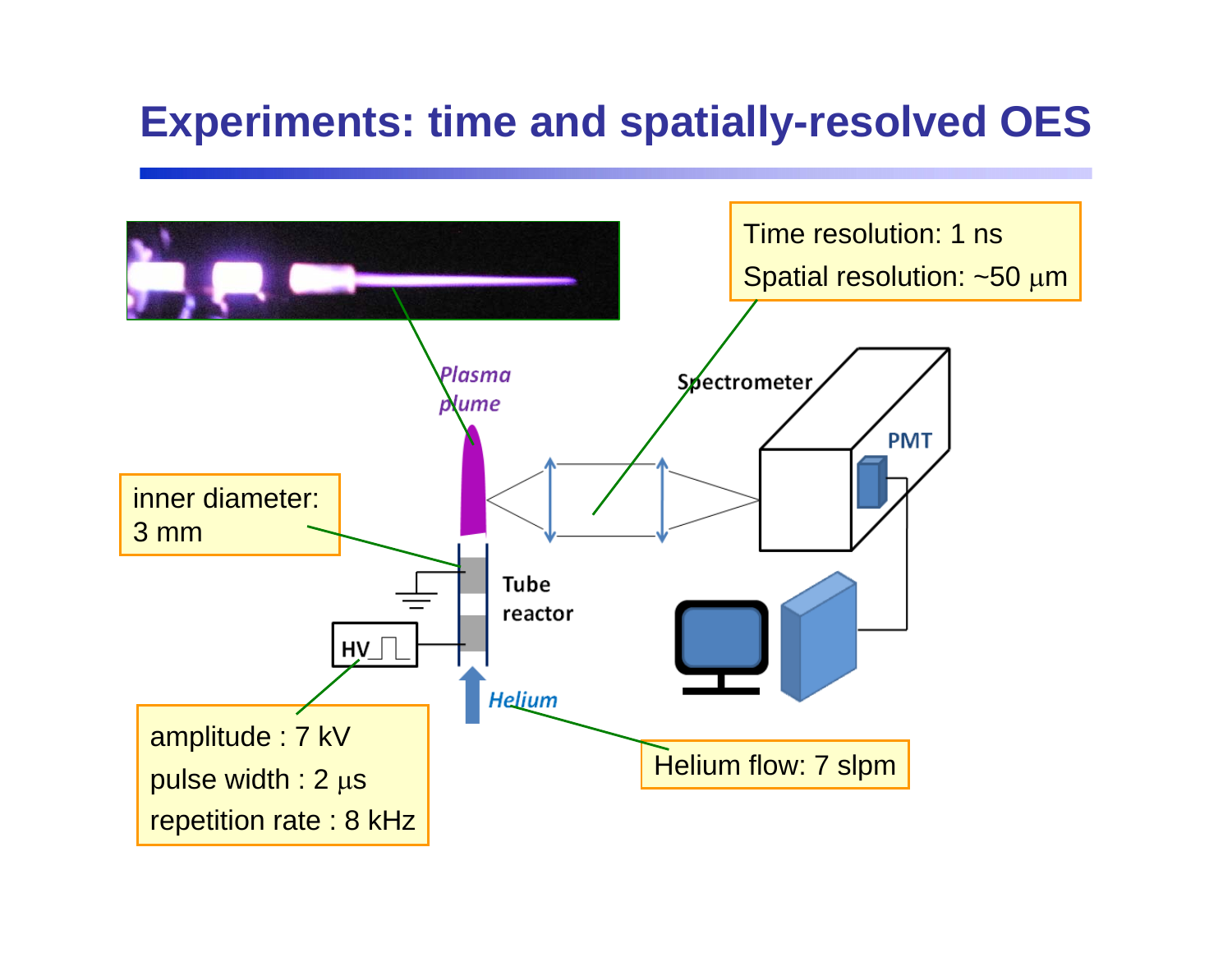# **Results: N2 SPS profile in radial direction**

Y. Sakyiama et al, Appl. Phys. Lett. 96 (2010) 041501

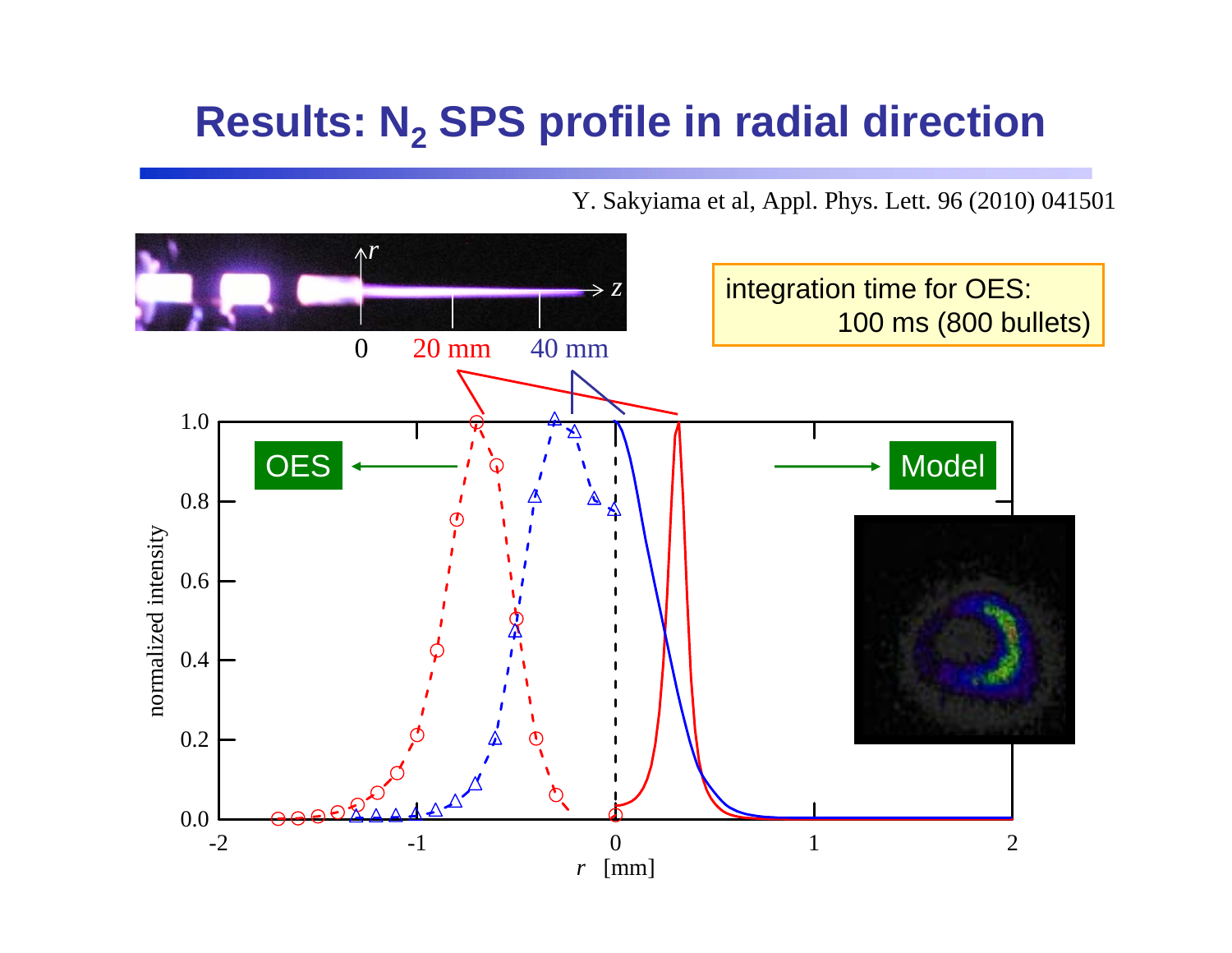#### **Results: time-development of emission profile**



Y. Sakyiama et al, Appl. Phys. Lett. 96 (2010) 041501